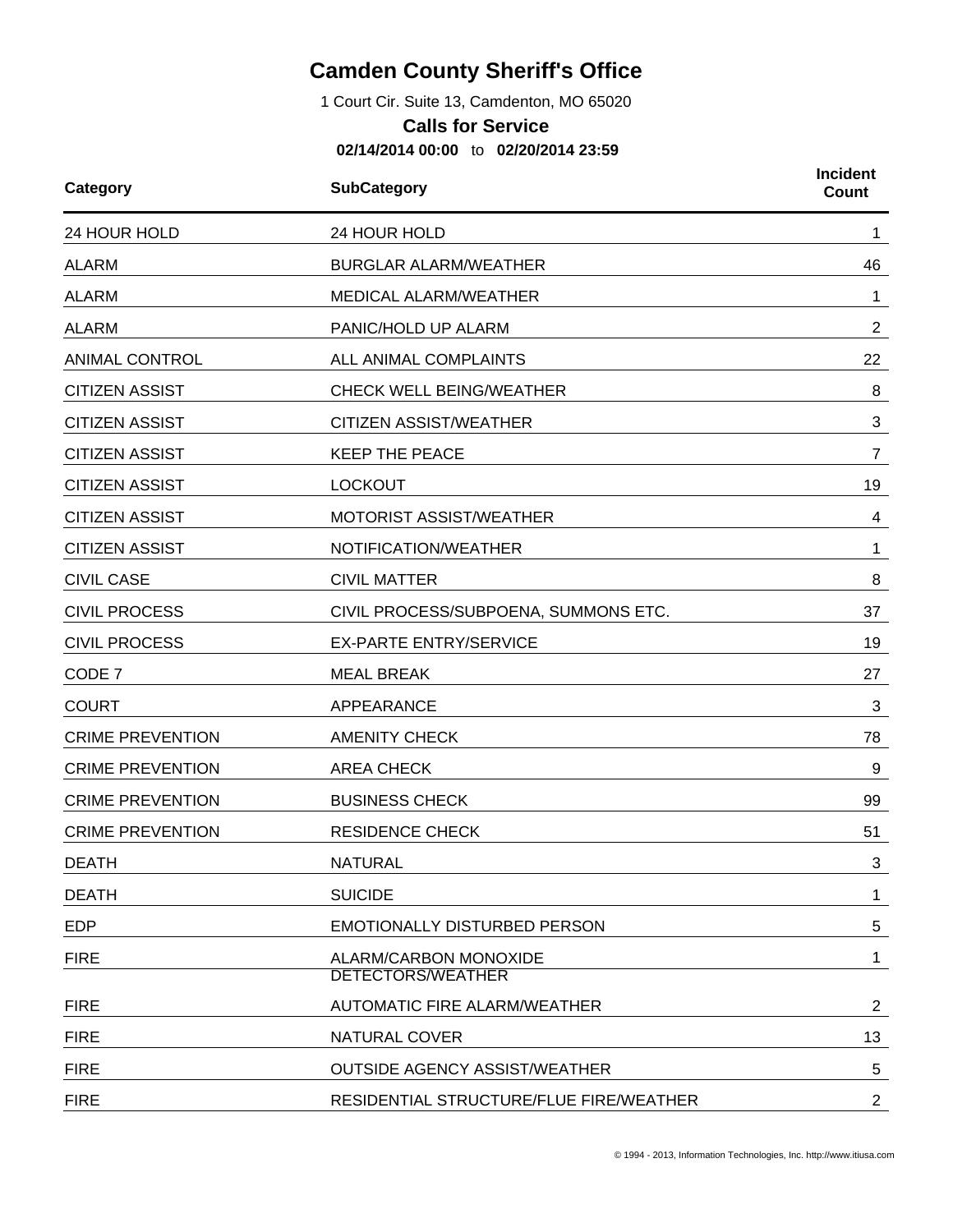| Category                     | <b>SubCategory</b>                    | <b>Incident</b><br><b>Count</b> |
|------------------------------|---------------------------------------|---------------------------------|
| <b>FIRE</b>                  | SMOKE INVESTIGATION/WEATHER           | 6                               |
| <b>FIRE</b>                  | <b>VEHICLE - 1ST ALARM-/WEATHER</b>   | 1                               |
| <b>FIRE</b>                  | <b>WEATHER RELATED</b>                | $\overline{2}$                  |
| <b>FOLLOW UP</b>             | ALL FOLLOW UP CALLS/REPORTS           | $\overline{7}$                  |
| <b>JUVENILE</b>              | JUVENILE CALLS/COMPLAINTS             | 8                               |
| <b>MEDICAL</b>               | <b>EMERGENCY CONDITION/WEATHER</b>    | 55                              |
| <b>MISC</b>                  | NON-INCIDENTS/TRAINING/REPORT WRITING | 29                              |
| <b>MVA</b>                   | <b>INJURY/WEATHER</b>                 | 4                               |
| <b>MVA</b>                   | NON-INJURY/WEATHER                    | 5                               |
| <b>NOISE COMPLAINT</b>       | <b>ALL TYPES</b>                      | 1                               |
| <b>OTHER</b>                 | UNCLASSIFIED CALLS                    | 4                               |
| <b>OUTSIDE AGENCY ASSIST</b> | ASSISTING OTHER AGENCIES              | 29                              |
| <b>OUTSIDE AGENCY ASSIST</b> | DFS INVEST ASSIST                     | 5                               |
| <b>PERSONS</b>               | <b>ASSAULT</b>                        | 1                               |
| <b>PERSONS</b>               | <b>DISTURBANCE</b>                    | 5                               |
| <b>PERSONS</b>               | DOMESTIC VIOLENCE CALLS               | 10                              |
| <b>PERSONS</b>               | <b>FIGHT IN PROGRESS</b>              | 1                               |
| <b>PERSONS</b>               | <b>HARRASMENT</b>                     | 10                              |
| <b>PERSONS</b>               | PEDESTRIAN CHECK                      | 11                              |
| <b>PERSONS</b>               | <b>SEXUAL ASSAULT</b>                 | 1                               |
| <b>PRISONER</b>              | <b>TRANSPORT</b>                      | 10                              |
| <b>PROPERTY CRIMES</b>       | <b>BURGLARY</b>                       | 3                               |
| <b>PROPERTY CRIMES</b>       | LARCENY/STEALING                      | 19                              |
| <b>PROPERTY CRIMES</b>       | LOST/RECOVERED ITEMS                  | $\overline{2}$                  |
| <b>PROPERTY CRIMES</b>       | PROPERTY DAMAGE                       | 5                               |
| <b>PROPERTY CRIMES</b>       | <b>TRESPASSING</b>                    | 1                               |
| <b>RESCUE</b>                | <b>TECHNICAL RESCUE/WEATHER</b>       | 1                               |
| <b>SECURITY DETAIL</b>       | <b>SECURITY DETAIL</b>                | $\overline{2}$                  |
| <b>SPECIAL DETAIL</b>        | <b>SPECIAL DETAIL</b>                 | 4                               |
| <b>SUSPICIOUS ACTIVITY</b>   | <b>ALL TYPES</b>                      | 29                              |
| <b>TRAFFIC</b>               | ABANDONED VEHICLES/WEATHER            | 4                               |
| <b>TRAFFIC</b>               | <b>C&amp;I DRIVING COMPLAINTS</b>     | 12 <sub>2</sub>                 |
|                              |                                       |                                 |